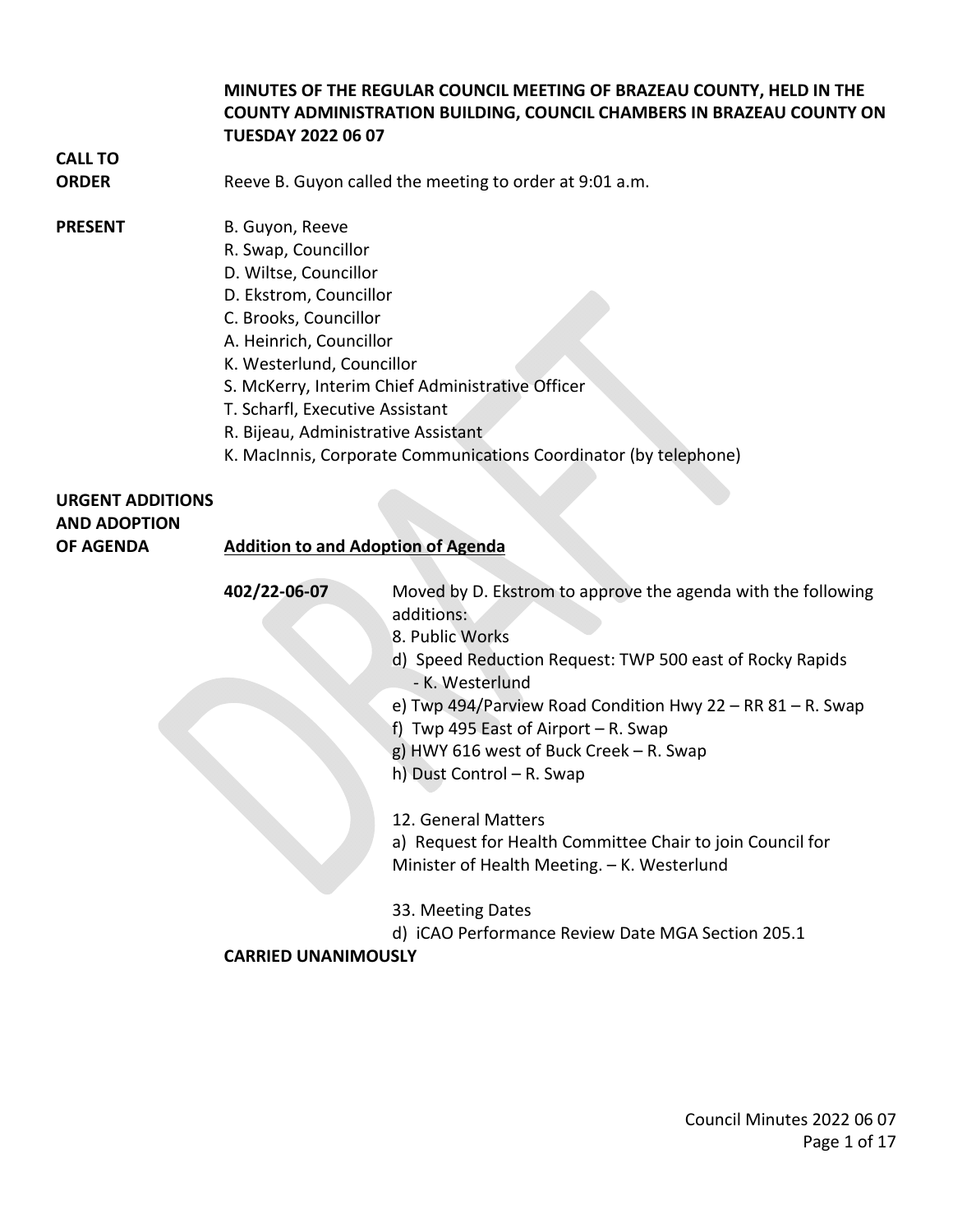| <b>ADOPTION OF</b>                |                                                                                     |                                                                                                                                                                                                                           |  |
|-----------------------------------|-------------------------------------------------------------------------------------|---------------------------------------------------------------------------------------------------------------------------------------------------------------------------------------------------------------------------|--|
| <b>MINUTES</b>                    | <b>Adoption of Minutes</b>                                                          |                                                                                                                                                                                                                           |  |
|                                   | 403/22-06-07                                                                        | Moved by R. Swap to approve the minutes of the May 17, 2022<br>Council meeting as amended: motion 400/22-05-17 K. Westerlund<br>voted in favour, A. Heinrich voted opposed.                                               |  |
|                                   | <b>CARRIED UNANIMOUSLY</b>                                                          |                                                                                                                                                                                                                           |  |
| <b>BUSINESS</b><br><b>ARISING</b> | <b>Business Arising</b>                                                             |                                                                                                                                                                                                                           |  |
|                                   | <b>Follow Up Action List</b><br>S. McKerry reviewed the status of the action items. |                                                                                                                                                                                                                           |  |
|                                   | 404/22-06-07                                                                        | Moved by D. Ekstrom to receive the Follow Up Action List for<br>information.                                                                                                                                              |  |
|                                   | <b>CARRIED UNANIMOUSLY</b>                                                          |                                                                                                                                                                                                                           |  |
| <b>CAO REPORT</b>                 | <b>CAO Report</b>                                                                   |                                                                                                                                                                                                                           |  |
|                                   |                                                                                     | <b>Council and Committee Respectful Meeting Public Protocols</b>                                                                                                                                                          |  |
|                                   |                                                                                     | S. McKerry presented the second draft of the Council-6 Policy.                                                                                                                                                            |  |
|                                   | 405/22-06-07                                                                        | Moved by A. Heinrich to approve Council-6 Policy: Council and<br>Committee Respectful Meeting Protocols as amended: page 25 1<br>b "is" to "in" Page 26 2. c) "chair" change to "council", 3. c) "chair"<br>to "council." |  |
|                                   | <b>CARRIED UNANIMOUSLY</b>                                                          |                                                                                                                                                                                                                           |  |
|                                   | 406/22-06-07                                                                        | Moved by A. Heinrich that section 2. b) states that no concerns<br>will be created by individuals wearing natural attire as long as<br>they do not wear offensive material.                                               |  |
|                                   | A. Heinrich removed his motion                                                      |                                                                                                                                                                                                                           |  |
|                                   | 407/22-06-07                                                                        | Moved by A. Heinrich to remove Section 2. b) head dress/head<br>covering within Council-6 Policy.                                                                                                                         |  |
|                                   | <b>IN FAVOUR</b>                                                                    |                                                                                                                                                                                                                           |  |
|                                   | C. Brooks                                                                           |                                                                                                                                                                                                                           |  |
|                                   | A. Heinrich                                                                         |                                                                                                                                                                                                                           |  |
|                                   | <b>OPPOSED</b>                                                                      |                                                                                                                                                                                                                           |  |
|                                   | D. Wiltse                                                                           |                                                                                                                                                                                                                           |  |
|                                   | R. Swap                                                                             |                                                                                                                                                                                                                           |  |
|                                   | B. Guyon                                                                            |                                                                                                                                                                                                                           |  |
|                                   | D. Ekstrom<br>K. Westerlund                                                         |                                                                                                                                                                                                                           |  |
|                                   | <b>DEFEATED</b>                                                                     |                                                                                                                                                                                                                           |  |
|                                   |                                                                                     | Council Minutes 2022 06 07                                                                                                                                                                                                |  |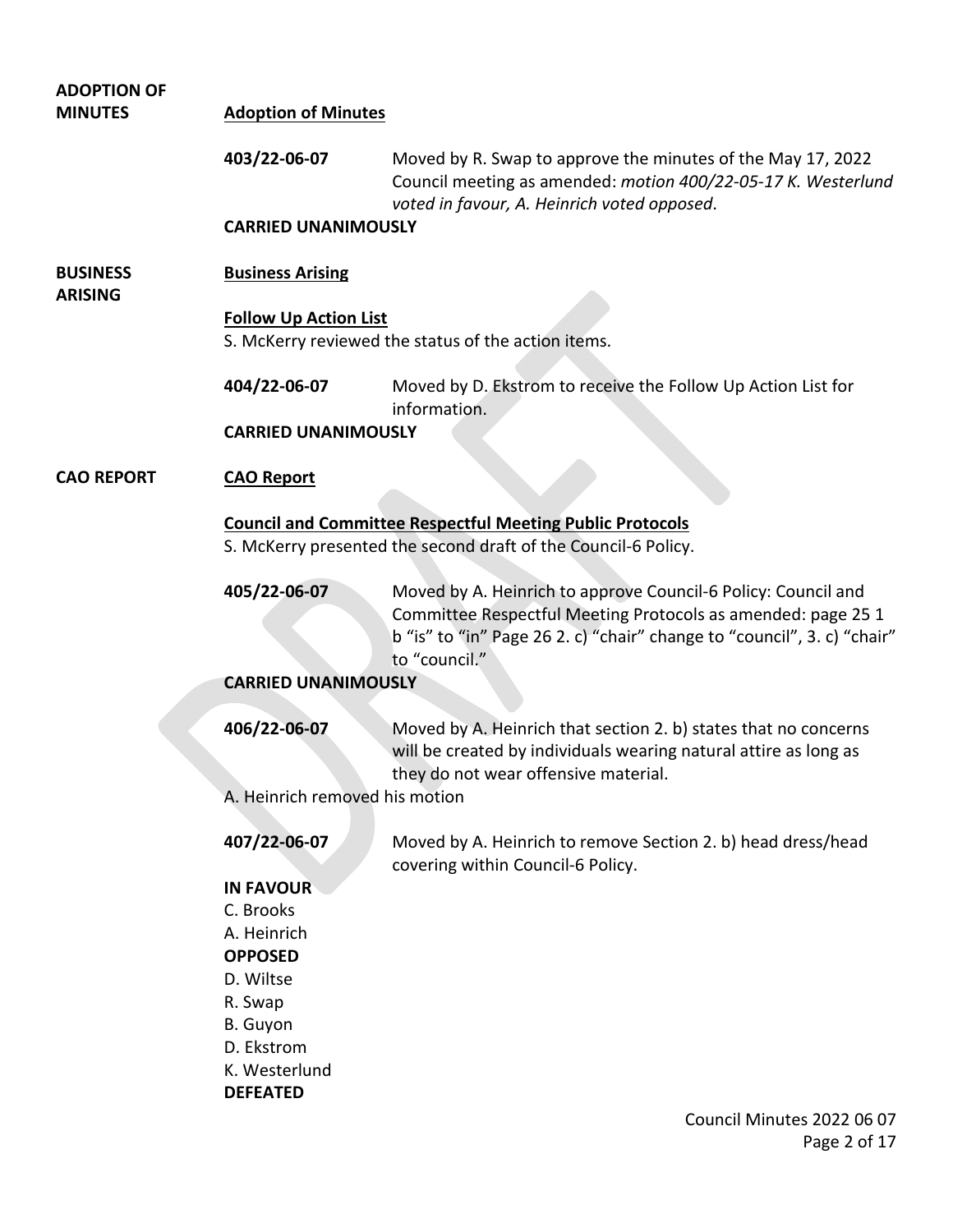**IN FAVOUR** D. Wiltse R. Swap B. Guyon D. Ekstrom C. Brooks K. Westerlund **OPPOSED** A. Heinrich **CARRIED** 

**408/22-06-07** Moved by K. Westerlund to approve Council-6 Policy as amended.

## **COMMUNITY**

### **SERVICES Community Services**

#### **FIN-7 Community Event Grant Application – EPBR Parks Day**

L. Chambers presented a request from the Eagle Point Blue Rapids Parks Council for grant funding for the Parks Day Event in the amount of \$1,000.00.

| 409/22-06-07 | Moved by D. Wiltse to grant \$1,000 to Eagle Point Blue Rapids |
|--------------|----------------------------------------------------------------|
|              | Parks Council for the Parks Day Event.                         |

### **IN FAVOUR**

D. Wiltse R. Swap D. Ekstrom C. Brooks K. Westerlund **OPPOSED** A. Heinrich B. Guyon

**CARRIED** 

## **PLANNING &**

**DEVELOPMENT Planning and Development** 

### **Bylaw 1109-22 to Rezone a Portion of NE 30-47-4-W5M from Agricultural (AG) to Agricultural Holdings (AGH)**

M. Martindale presented Bylaw 1109-22 for first reading.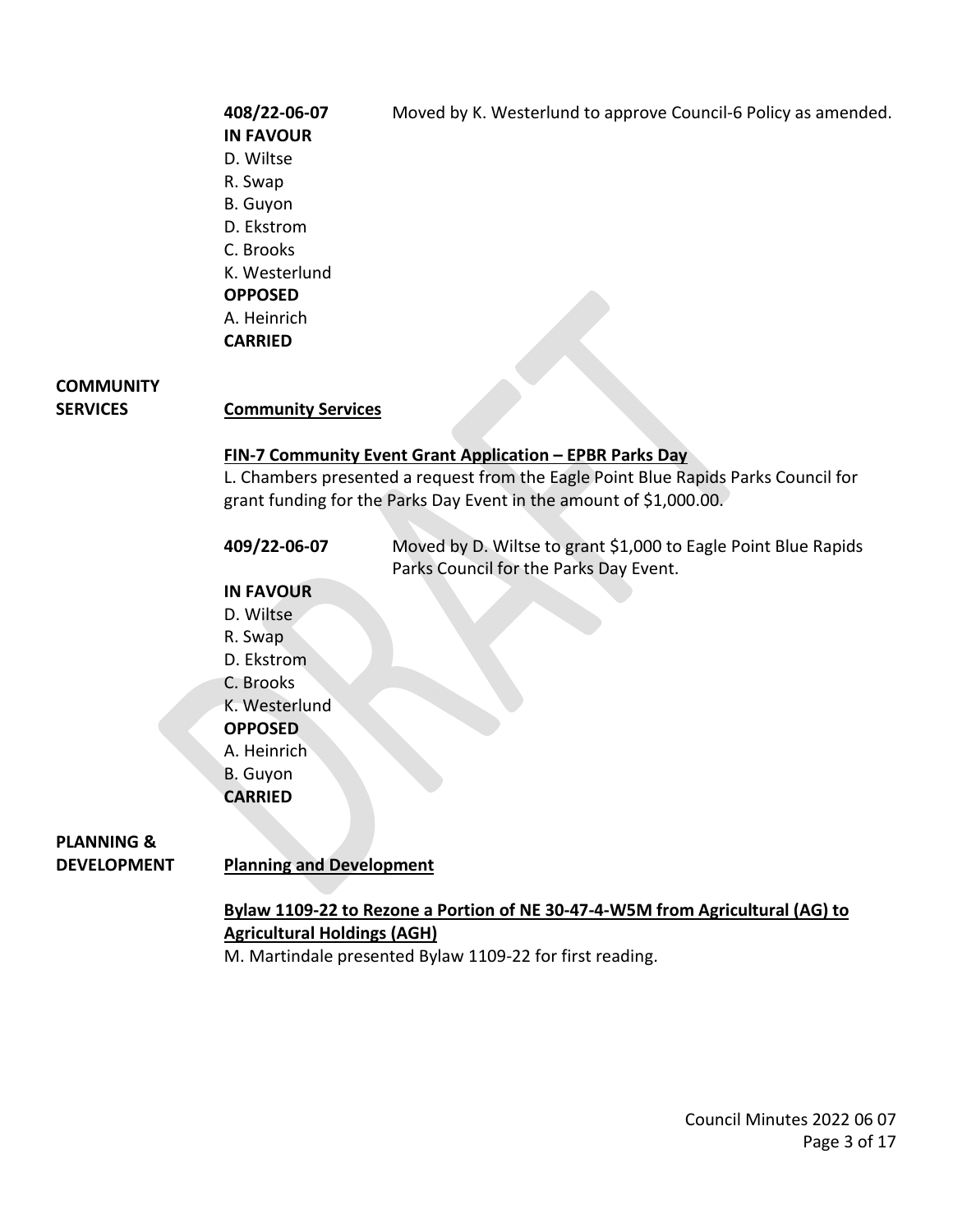**410/22-06-07** Moved by K. Westerlund to give First Reading to Bylaw 1109-22 proposing a portion of NE 30-47-4-W5M [±9.0 ac (±3.63ha)] be rezoned from Agricultural (AG) to Agricultural Holdings (AGH) as shown on the attached Schedule A, and that the Public Hearing for Bylaw 1109-22 be scheduled at 10:00 am on July 5, 2022.

### **CARRIED UNANIMOUSLY**

### **Bylaw 1110-22 to Rezone Pt SE 24-48-9-W5M from Agricultural (AG) to Agricultural Holdings (AGH)**

C. Dyck presented Bylaw 1110-22 for first reading.

**411/22-06-07** Moved by D. Wiltse give First Reading to Bylaw 1110-22 proposing Pt SE 24-48-9-W5M [±10.01 ac (±4.05 ha)] be rezoned from Agricultural (AG) to Agricultural Holdings (AGH) as shown on the attached Schedule A, and that the Public Hearing for Bylaw 1110- 22 be scheduled at 10:30 am on July 5, 2022.

### **CARRIED UNANIMOUSLY**

### **Community Standards Bylaw Amendment Bylaw 1098-22**

K. Sterling presented the amended Community Standards Bylaw for first reading.

Discussion paused for public hearing.

## **PUBLIC**

### **HEARING Public Hearing Bylaw 1107-22: Textual Amendment to Land Use Bylaw 1002-18 Town of Drayton Valley Storage Management Overlay**

K. Sterling presented Bylaw 1107-22 for second and third readings.

**412/22-06-07** Moved by R. Swap that the regular Council meeting of June 7, 2022 proceed into public hearing for Bylaw 1107-22 at 10:04 a.m. **CARRIED UNANIMOUSLY** 

Public Input - none

**413/22-06-07** Moved by K. Westerlund that the regular Council meeting of June 7, 2022 come out of public hearing at 10:05 a.m.

### **CARRIED UNANIMOUSLY**

**414/22-06-07** Moved by A. Heinrich to give second reading to Bylaw 1107-22. **CARRIED UNANIMOUSLY** 

**415/22-06-07** Moved by C. Brooks to give third reading to Bylaw 1107-22. **CARRIED UNANIMOUSLY**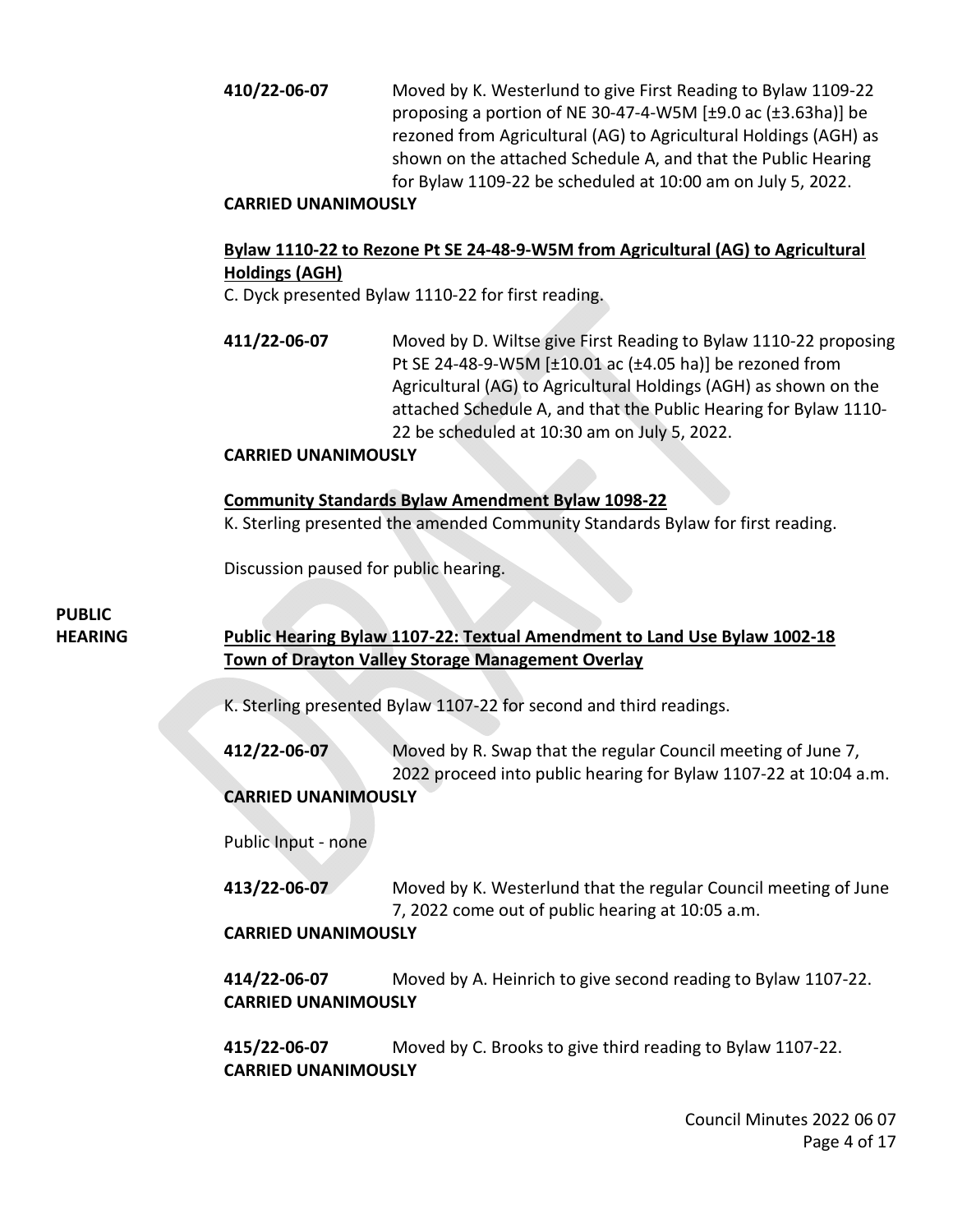### **Community Standards Bylaw Amendment Bylaw 1098-22**

Discussion continued on Bylaw 1098-22.

Discussion paused for public hearing.

## **PUBLIC**

### **HEARING Public Hearing Bylaw 1108-22 to Rezone Lot 5 Block 6 Plan 3504 KS and Lot 6 Block 6 Plan 992 0631 within NE 36-47-10-W5M from Light Industrial (LI) to Country Residential (CR)**

**416/22-06-07** Moved by A. Heinrich that the regular Council meeting of June 7, 2022 proceed into public hearing for Bylaw 1108-22 at 10:17 a.m.

### **CARRIED UNANIMOUSLY**

C. Dyck presented Bylaw 1108-22 for second and third readings.

Public Input – none

**417/22-06-07** Moved by D. Wiltse that the regular Council meeting of June 7, 2022 come out of public hearing at 10:20 a.m.

**CARRIED UNANIMOUSLY** 

**418/22-06-07** Moved by A. Heinrich to give second reading to Bylaw 1108-22. **CARRIED UNANIMOUSLY** 

**419/22-06-07** Moved by R. Swap to give third reading to Bylaw 1108-22. **CARRIED UNANIMOUSLY**

Reeve B. Guyon called for a break at 10:22 a.m. and the meeting resumed at 10:31 a.m.

### **Community Standards Bylaw Amendment Bylaw 1098-22**

Discussion continued on Bylaw 1098-22.

**420/22-06-07** Moved by A. Heinrich to direct Administration to provide for greater enforceability on Hamlet Residential Lots and Multi Lot subdivisions but afford greater latitude on acreages in the country side on larger holdings as well as AG and AG Holdings within Bylaw 1098-22.

### **CARRIED UNANIMOUSLY**

### **PUBLIC WORKS Public Works**

### **Rocky Rapids Water Sodium Bicarbonate**

K. Westerlund raised the issue of the sodium bicarbonate issue in the Hamlet of Rocky Rapids.

> Council Minutes 2022 06 07 Page 5 of 17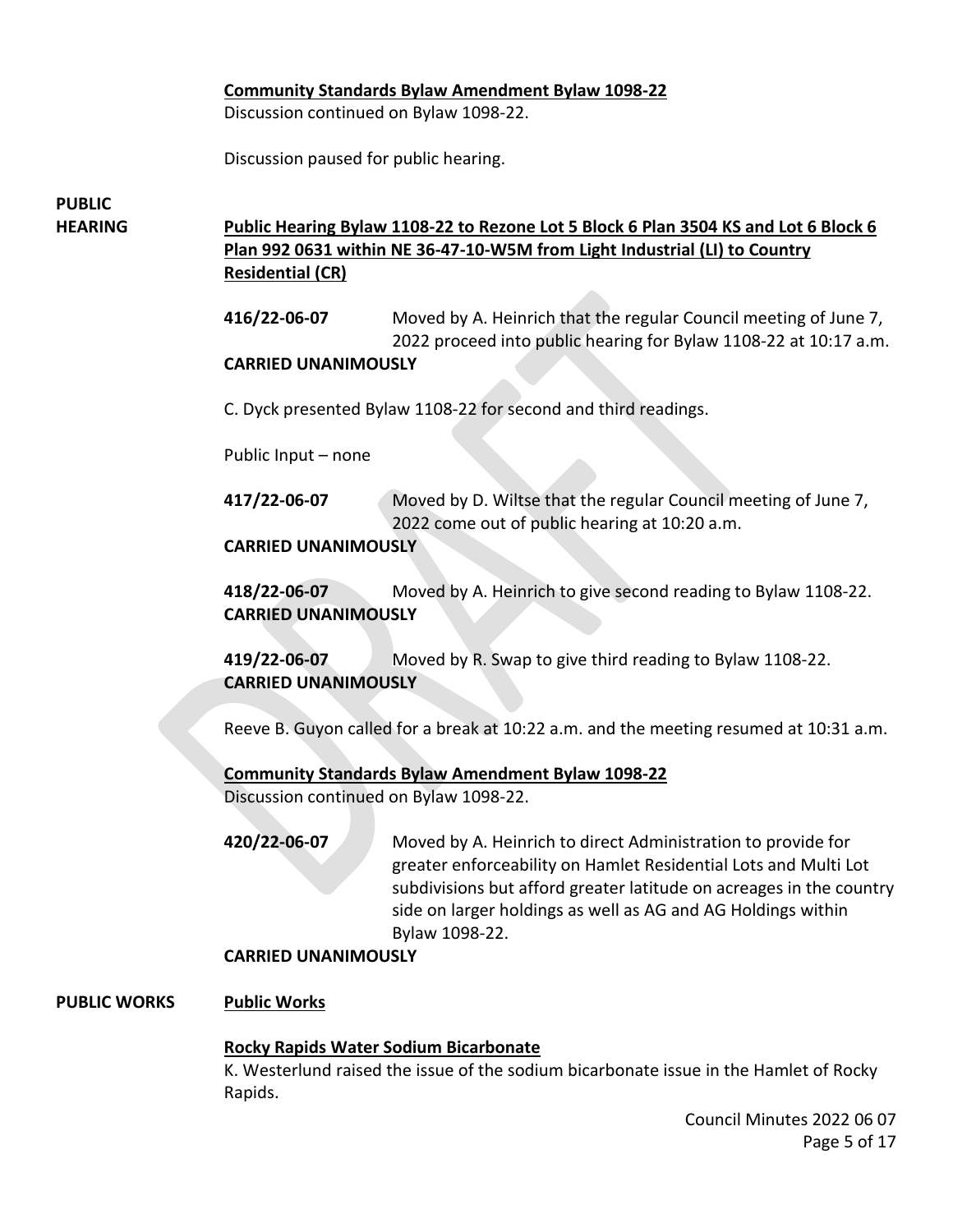**421/22-06-07** Moved by K. Westerlund to direct Administration to bring back a report to the June 21, 2022 Council Meeting with a request for decision regarding the sodium bicarbonate issue at the Rocky Rapids Water Treatment plant.

### **CARRIED UNANIMOUSLY**

### **Fencing Road Allowances**

A. Saltesz presented information on Brazeau County's and neighbouring counties' policies on the management of undeveloped road allowances.

Discussion paused for public input.

## **PUBLIC INPUT**

### **SESSION Public Input Session**

Reeve B. Guyon opened the Public Input Session at 11:00 a.m.

Don Regenwetter, Dawnco Developments announced his plans to build six new homes of which 1/3 are sold, he also plans to build four single family homes, and is further contemplating the final phases which are in the subdivision approval process. He has a builder wanting to build a show home. He stated that this is a \$16 - \$21 million dollar boost to the local economy, he asked for Council's blessing and help.

Allan Taylor spoke to the most recent addition of the County's annual report wherein the Reeve is quoted saying Council wants to hear from the residents and that is why he is here today. Mr. Taylor received news yesterday that his inspector has finally phoned and feels this process should never have taken this long. It has been since November 2021 and it took to April 19 to pick an inspector. He indicated that Council could have come and talked to him. He encouraged Council to listen to the comments from that ASB meeting of the members of the Board. It was very inappropriate and could have been resolved. He questioned the motion to pick the inspection where the Reeve said thorough our legal? What does that mean? He feels that the two Councillors that were named in the complaint should not have voted on who to pick, and that is a conflict. He did not get to say who the inspector should be. At the November 17, 2022 meeting the Reeve declared conflict and left. Mr. Taylor went to a municipal affairs advisor and under section 172.1 of the MGA when any member of Council declares a conflict they must state why and the reason should be in the minutes. He suggested Council get better at this. These are the MGA rules. It appears to the public that something is going on that we don't know about, we ask questions and want answers, you work for the people, we have right to know, we encourage you to do better.

Garry Mastre expressed that Council should be more concerned about what people have to say and not what they are wearing. Is this about one little hat? Is that a real harm to you in anyway? We are just talking to you people. The people are concerned with the engineering of roads and he is not sure where Council is going with some of this stuff.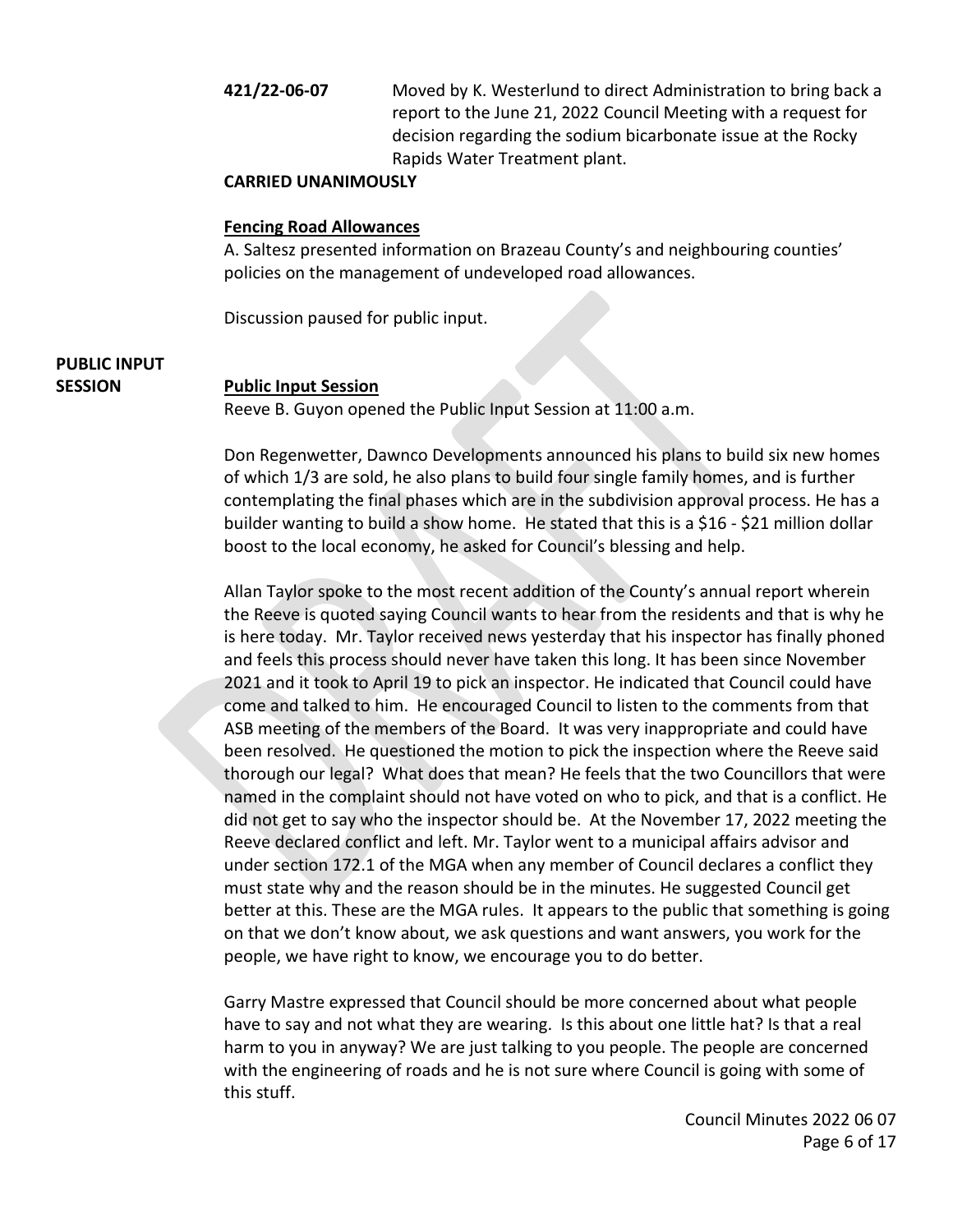Jean Huber questioned the engineering of Twp 474 between RR 52 and 53. She pointed out on page 146 of the agenda it states that a geotechnical investigation is not required, even though the proposed road is near and over waterways and asked why no investigation was required for this road? She further asked has the fill needed for the construction been secured and where it come from? Is additional land needed? Has this been secured ahead of time? There is more than one watercourse going over that area of land and only one culvert shown, what is the plan for the other watercourse? The grading is quite extreme, with that is that there is an engineer guarantee that this won't slide down the hill? No guard rails again, not sure what would be reason for this? With it being a narrow road without guard rails people will be at the bottom. She is concerned the County is spending money before the groundwork is being done.

Duane Movald commented on the Twp Road 474 design option report, and asked about the traffic count as the report didn't say where it was taken. He has a quarter of land on south side of the road and spends many hours a day doing field work and has notices that there are no vehicles.

Kelly Batemen resident on Twp Road 494 and asked what is happening with the road? It is horrible right now, is it going to be better? Are we going to get pavement eventually? Many of the neighbours are wondering what is happening.

Reeve B. Guyon closed the Public Input Session at 11:20 a.m.

**422/22-06-07** Moved by K. Westerlund to bring items 8. c) and e) forward on agenda to now.

**CARRIED UNANIMOUSLY** 

### **PUBLIC WORKS Public Works**

### **ROAD-0284 TWP 474 (RR 52 to RR 53) Design Options**

A. Saltesz and Z. Khokhar provided the preliminary engineering report with the design options for Twp Road 474.

**423/22-06-07** Moved by D. Ekstrom to receive the Public Works Report on Twp 474 for information.

### **CARRIED UNANIMOUSLY**

### **Twp 494, Twp 495 and Parview Road Conditions Hwy 22 – RR 81**

A. Saltesz gave information on the Twp Road 494, 495 and Parview Subdivision project details and progress. He indicated that the gravel surface had yet to be applied, and he is dealing with it internally. Improvements will be seen within a couple weeks.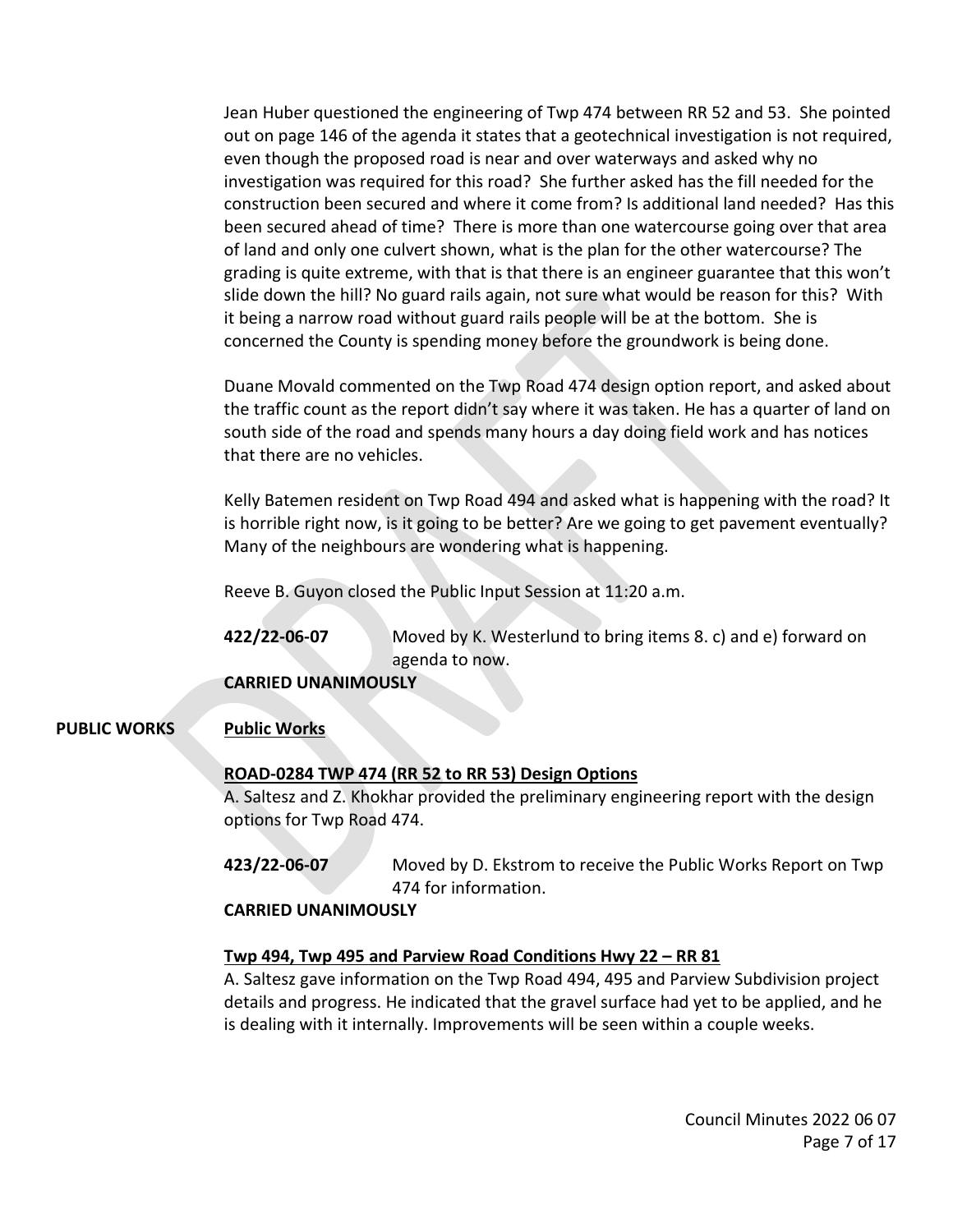**424/22-06-07** Moved by A. Heinrich to receive the report on Twp 494 and Twp 495 for information.

### **CARRIED UNANIMOUSLY**

### **HWY 616 west of Buck Creek**

A. Saltesz gave an update on the cape seal product trial on HWY 616.

**425/22-06-07** Moved by K. Westerlund to receive the report on Hwy 616 for information.

### **CARRIED UNANIMOUSLY**

Reeve B. Guyon called for a break at 12:19 p.m. and the meeting resumed at 1:01 p.m.

**426/22-06-07** Moved by K. Westerlund to add item 12. b) ALS Walk Invitation and c) Ball Diamonds to the agenda.

### **CARRIED UNANIMOUSLY**

# **DELEGATIONS/**

### **APPOINTMENTS Delegations/Appointments**

**PRESENTATION** Reeve B. Guyon and Councillor R. Swap presented Scott and Sandra Robertson with a gift to commemorate their 50<sup>th</sup> Wedding Anniversary.

### **PUBLIC WORKS Public Works**

### **Fencing Road Allowances**

Discussion continued on current and proposed policy for leasing road allowances.

**422/22-06-07** Moved by A. Heinrich to direct Administration to develop a policy regarding permits to lease road allowances with conditions: to charge same rates as grazing leases; \$25 administration fee; both existing users and new users require permits; unlocked gates; five-year term; 30-day cancellation clause; approved by staff; only adjacent landowners; and that the permit runs with the person not the land.

### **IN FAVOUR**

- A. Heinrich
- D. Wiltse
- R. Swap
- B. Guyon
- C. Brooks
- K. Westerlund

**OPPOSED**

D. Ekstrom

**CARRIED**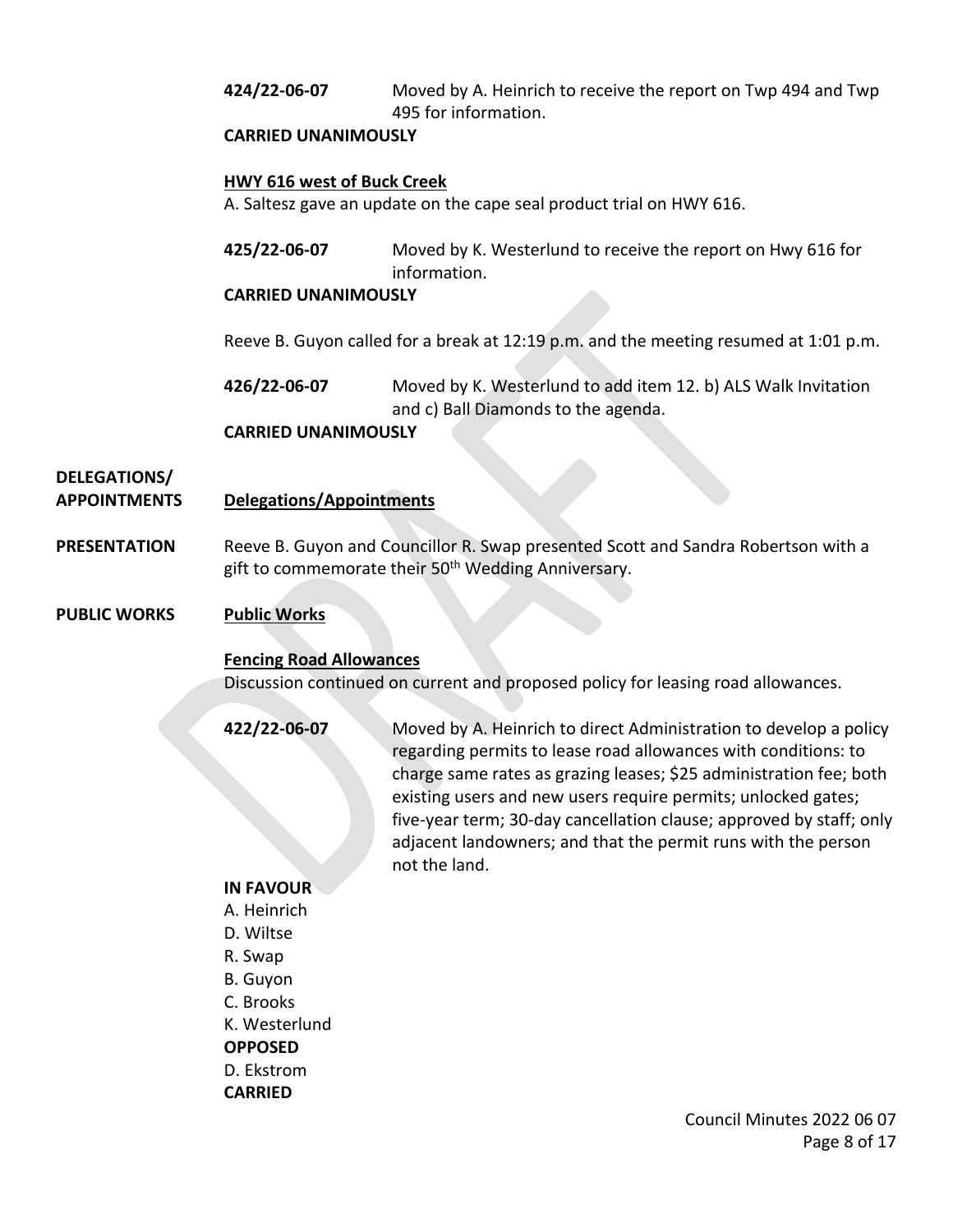### **DELEGATIONS/ APPOINTMENTS Delegations/Appointments**

### **Wendy Ray: Lodgepole Clean Up Concerns**

Wendy Ray, resident of Lodgepole, presented her concerns with the unsightly property located in Lodgepole. She presented a petition from the residents of the hamlet to have this property cleaned up.

**427/22-06-07** Moved by D. Wiltse to direct Administration proceed with an Order to Remedy and involve all agencies and utility companies to expedite the clean-up of the lots in Lodgepole at 4826, 4822 and 4818 48 Ave.

### **CARRIED UNANIMOUSLY**

**428/22-06-07** Moved by D. Wiltse to receive the petition submitted by Wendy Ray.

### **CARRIED UNANIMOUSLY**

**429/22-06-07** Moved by D. Wiltse to receive the presentation by Wendy Ray for information.

### **CARRIED UNANIMOUSLY**

### **PUBLIC WORKS Public Works**

### **Speed Reduction Request: TWP 500 east of Rocky Rapids**

K. Westerlund proposed a request from residents to reduce the speed limit on TWP 500 east of Rocky Rapids to 60 km/hr.

**430/22-06-07** Moved by K. Westerlund to direct Administration to bring back a request for decision for a possible speed reduction on Twp 500 east of Rocky Rapids for June 21, 2022.

### **CARRIED UNANIMOUSLY**

### **Dust Control**

R. Swap raised concerns with how the dust control is applied as opposed to how the residents request it.

Discussion ensued.

## **AGRICULTURAL**

### **SERVICES Agricultural Services**

### **Appointment of Agricultural Fieldman**

E. McAdam presented a request to appoint herself as Brazeau County's Agricultural Fieldman.

> Council Minutes 2022 06 07 Page 9 of 17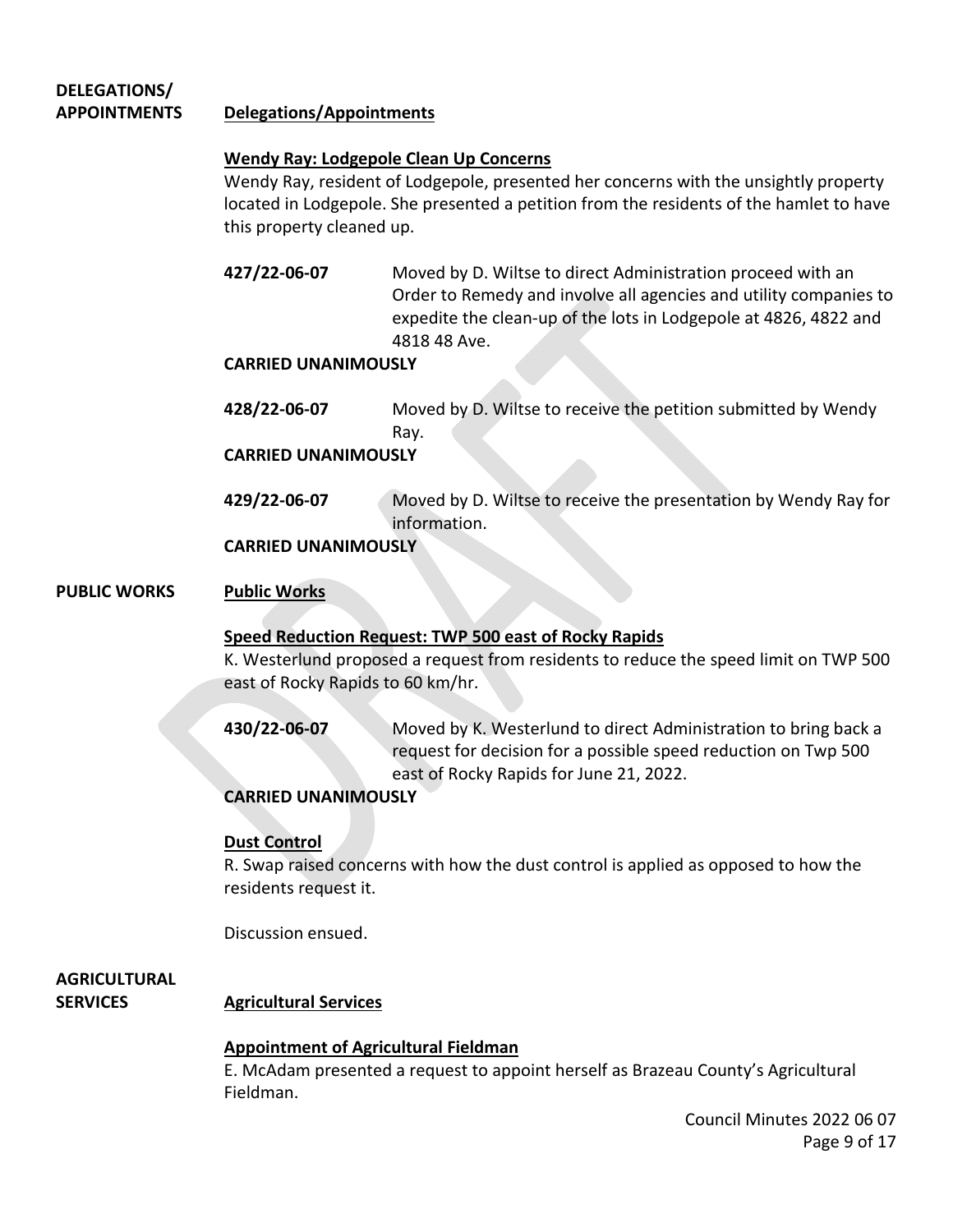### **431/22-06-07** Moved by K. Westerlund to appoint Erin McAdam as Brazeau County's Agricultural Fieldman as per requirements of the Agricultural Service Board Act until termination of employment.

### **CARRIED UNANIMOUSLY**

### **2022 Roadside Spraying Program**

E. McAdam presented the 2022 Roadside Spraying Program information.

**432/22-06-07** Moved by D. Ekstrom to receive the 2022 Roadside Spraying Program report for information.

### **CARRIED UNANIMOUSLY**

### **ALUS-1 Guiding Framework Policy**

N. Chambers presented the revised ALUS-1 Guiding Framework Policy.

**433/22-06-07** Moved by C. Brooks that Council approve the ALUS-1 Guiding Framework Policy as revised.

### **CARRIED UNANIMOUSLY**

### **FINANCE Finance**

### **2022 Schedule of Fees Bylaw**

C. Swap presented the 2022 Schedule of Fees Bylaw 1112-22.

**434/22-06-07** Moved by A. Heinrich to give first reading to Bylaw 1112-22. **CARRIED UNANIMOUSLY** 

**435/22-06-07** Moved by K. Westerlund to give second reading to Bylaw 1112-22. **CARRIED UNANIMOUSLY** 

**436/22-06-07** Moved by C. Brooks to go to third reading for Bylaw 1112-22. **CARRIED UNANIMOUSLY** 

**437/22-06-07** Moved by D. Wiltse to give third reading to Bylaw 1112-22 **CARRIED UNANIMOUSLY** 

### **Bylaw 1105-22 Aggregate Levy**

C. Swap presented the revised Aggregate Levy Bylaw for 3 readings.

**438/22-06-07** Moved by A. Heinrich to give first reading to Bylaw 1105-22.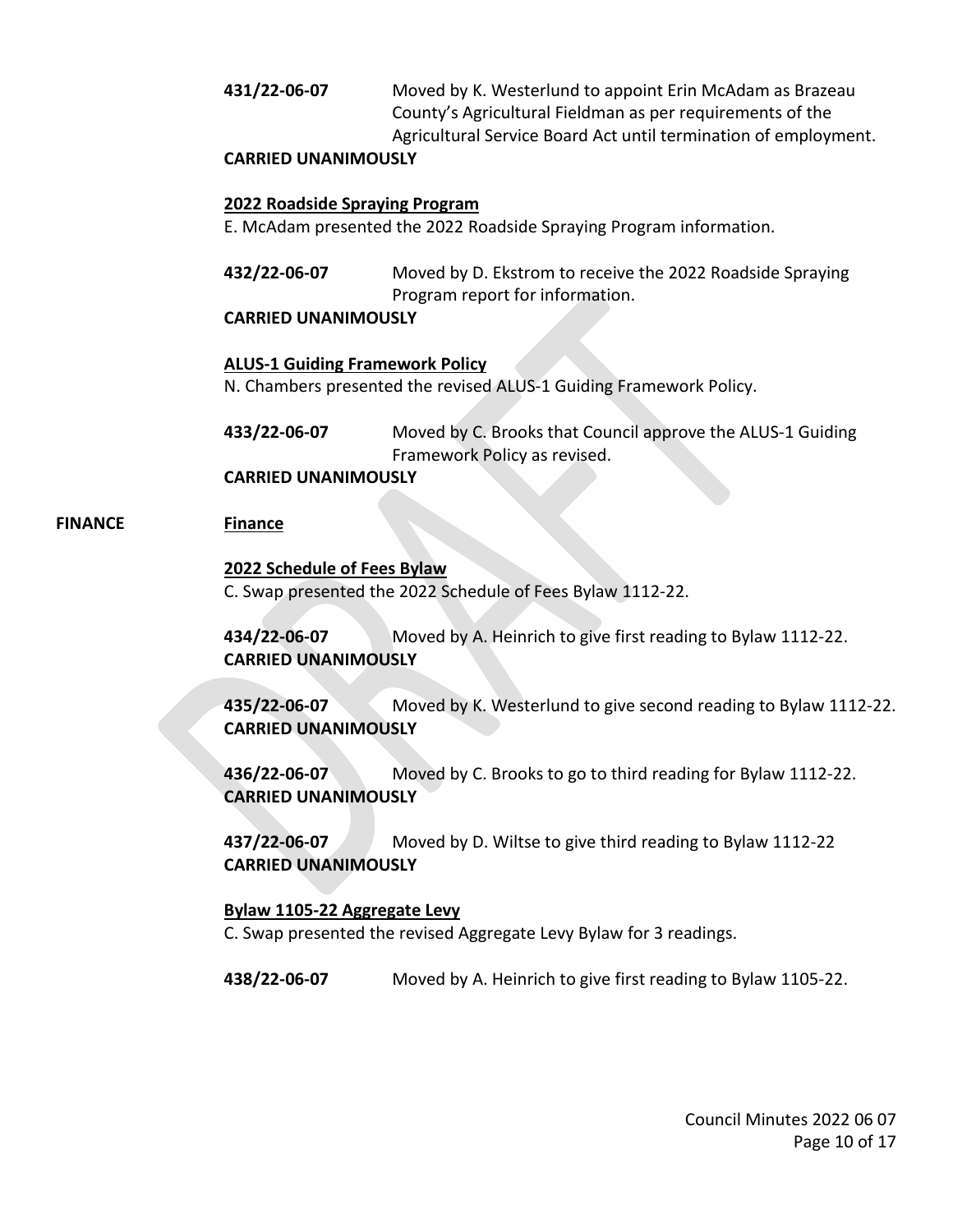#### **IN FAVOUR**

- A. Heinrich
- D. Wiltse
- R. Swap
- D. Ekstrom
- C. Brooks
- K. Westerlund
- **OPPOSED**

B. Guyon

**CARRIED**

### **439/22-06-07** Moved by K. Westerlund to give second reading to Bylaw 1105-22. **IN FAVOUR** A. Heinrich D. Wiltse R. Swap D. Ekstrom C. Brooks K. Westerlund **OPPOSED** B. Guyon **CARRIED 440/22-06-07** Moved by C. Brooks to go to third reading for Bylaw 1105-22.

**CARRIED UNANIMOUSLY** 

### **441/22-06-07** Moved by D. Wiltse to give third reading to Bylaw 1105-22. **IN FAVOUR**

- A. Heinrich
- D. Wiltse
- R. Swap
- D. Ekstrom
- C. Brooks

K. Westerlund

**OPPOSED**

B. Guyon

**CARRIED**

### **Brazeau County Audit Services**

C. Swap presented the results of the external audit services request for proposal.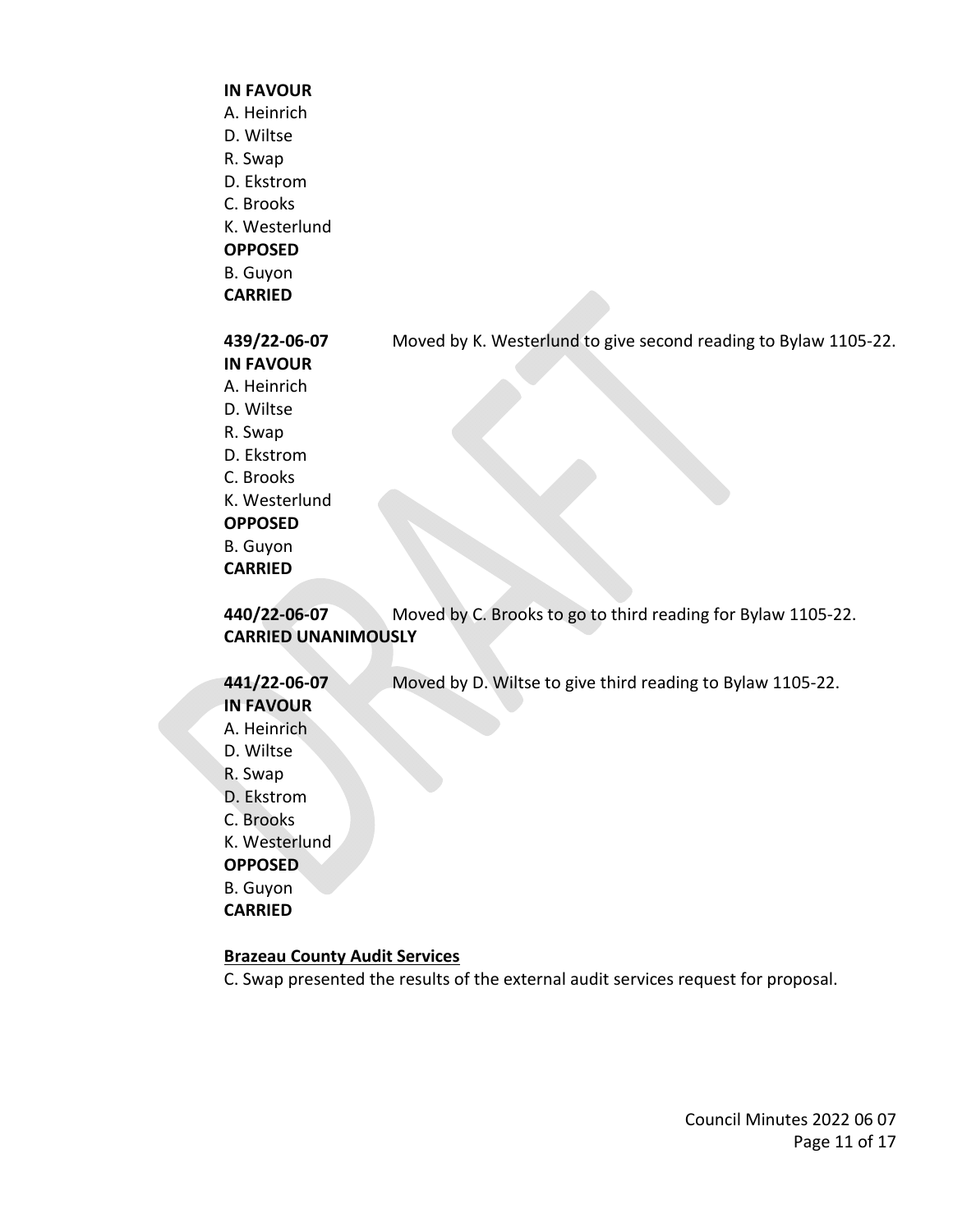**442/22-06-07** Moved by R. Swap to appoint Matrix Group LLP as the provider of the external audit services for Brazeau County for the fiscal year ends of 2022-2024, based on the requirements specified in the External Audit Services Request for Proposal.

> A. Heinrich offered a friendly amendment "for a one-year agreement"

R. Swap denied the amendment.

### **IN FAVOUR**

D. Wiltse R. Swap D. Ekstrom C. Brooks K. Westerlund

### **OPPOSED**

A. Heinrich

B. Guyon **CARRIED** 

## **GENERAL**

**MATTERS General Matters**

### **Meeting with Health Minister**

K. Westerlund requested that the chair of the Health Committee be invited to joint council in their meeting with the Health Minister.

**443/22-06-07** Moved by K. Westerlund to invite the chair from Health Committee to join Council at their meeting with the Health Minister June 13, 2022.

### **CARRIED UNANIMOUSLY**

Reeve B. Guyon called for a break at 2:58 p.m. and the meeting resumed at 3:04 p.m.

**444/22-06-07** Moved by K. Westerlund to add 34. Legal Matter FOIP Section 29 to closed session.

### **CARRIED UNANIMOUSLY**

**445/22-06-07** Moved by D. Ekstrom to remove item 13. a) Correspondence from Lynn Oberle from the agenda.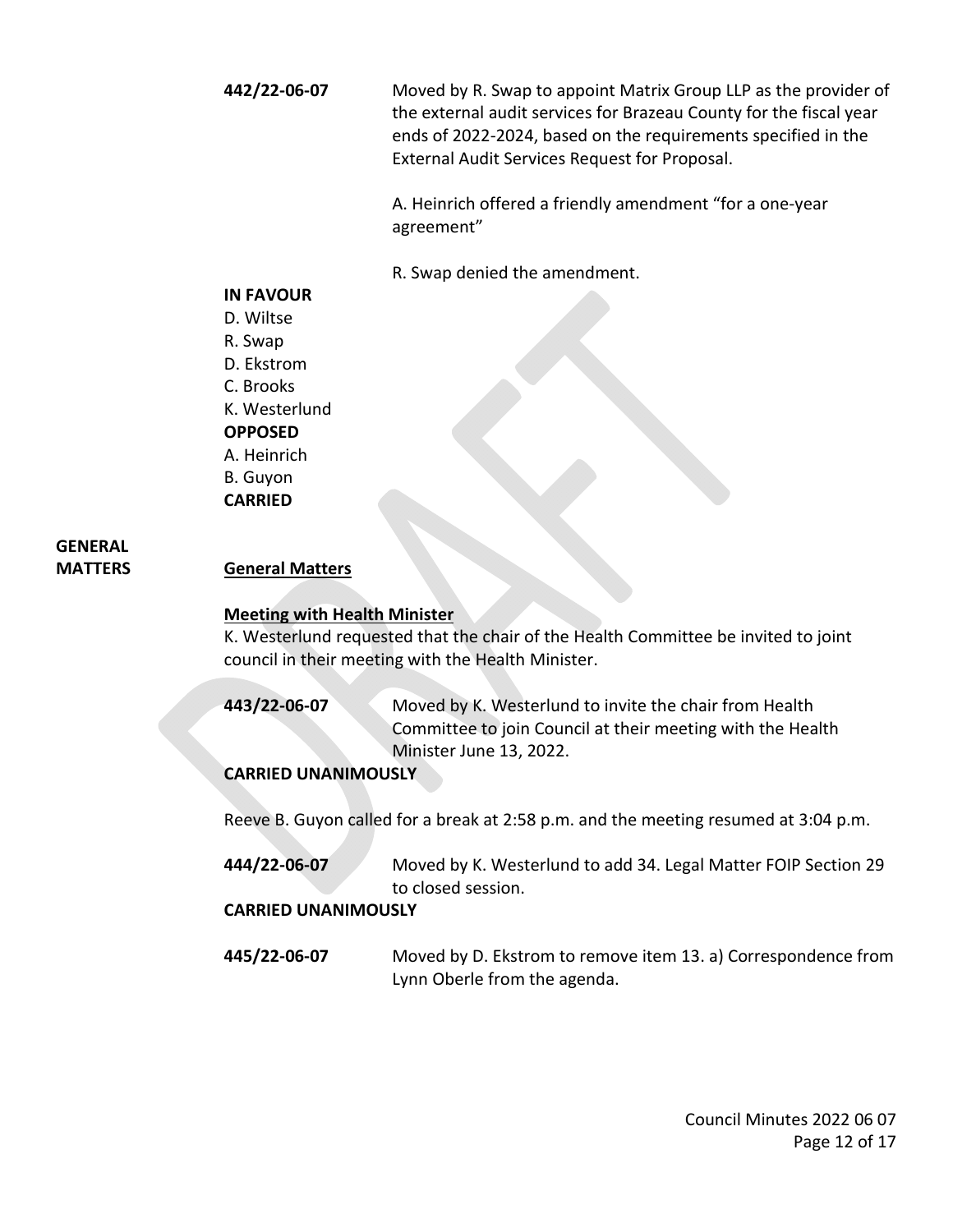### **IN FAVOUR**

- D. Wiltse
- R. Swap
- B. Guyon
- D. Ekstrom
- K. Westerlund

### **OPPOSED**

- C. Brooks
- A. Heinrich
- **CARRIED**

### **Annual Walk Together for ALS**

K. Westerlund presented the ask for proclamation and invitation for Council to attend voluntarily the ALS Walk.

**444/22-06-07** Moved by K. Westerlund to declare June as ALS Awareness Month.

### **CARRIED UNANIMOUSLY**

**445/22-06-07** Moved by K. Westerlund to allow Reeve or Designate to speak at the ALS Walk June 18, 2022 at 10:00 a.m.

### **CARRIED UNANIMOUSLY**

### **Ball Diamonds**

Reeve B. Guyon reported on complaints received that the users of the ball diamonds caused damage and issues for soccer users.

**445/22-06-07** Moved by K. Westerlund to direct Administration to investigate possible complaints that occurred at the ball diamond this past weekend June 4, 2022 and bring back a report to the June 21, 2022 Council meeting.

### **CARRIED UNANIMOUSLY**

### **CORRESPONDENCE**

**ITEMS Correspondence/Items for Information**

### **IRES re: Letter of Commendation for 2022 Energy Summit**

**446/22-06-07** Moved by R. Swap to receive the letter from IRES for information. **CARRIED UNANIMOUSLY** 

### **Andy Kitching re: Road Request**

A. Saltesz provided information on how the County could maintain the road for Mr. Kitching to allow for the school bus to access the lands.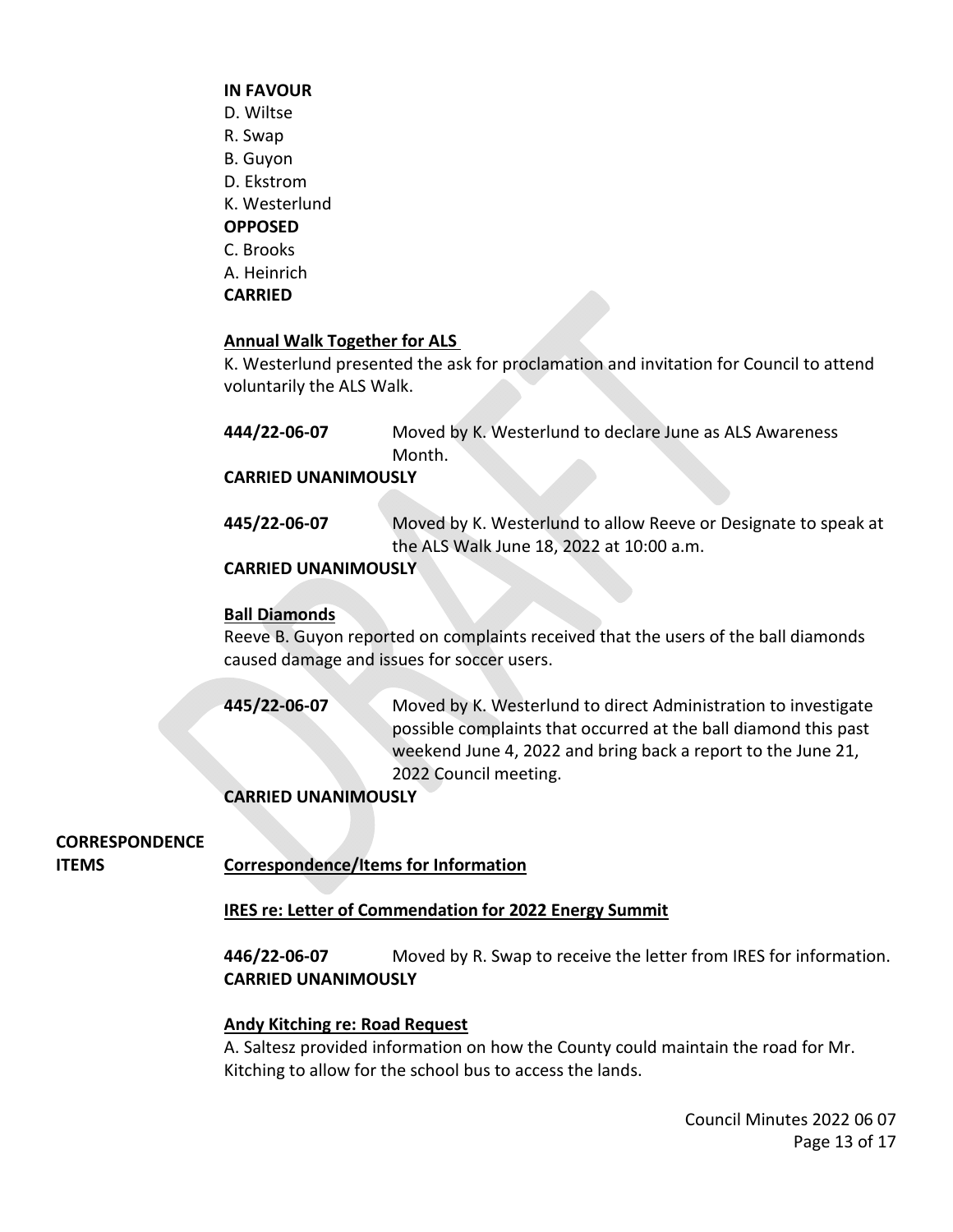**447/22-06-07** Moved by R. Swap to direct Administration to proceed with securing an agreement with the oil company to maintain the surface of the lease road to access Mr. Kitching's land, and suspend Policy PW-24 to do this.

### **CARRIED UNANIMOUSLY**

## **COMMITTEE**

### **REPORTS Committee Reports**

### **Agricultural Service Board Member's Report (ASB)**

Councillor D. Ekstrom provided a report regarding the Agricultural Service Board

**Municipal Planning Commission Member's Report (MPC)** Councillor C. Brooks provided a report regarding the Municipal Planning Commission.

### **Brazeau Seniors Foundation Report**

Councillor C. Brooks provided a report regarding the Brazeau Seniors Foundation.

### **Drayton Valley Municipal Library Board**

No Report

### **Breton Municipal Library Board**

Councillor A. Heinrich provided a report regarding the Breton Municipal Library Board.

### **West Central Airshed Society**

No Report

### **Yellowhead Regional Library Board**

No Report

### **Drayton Valley and District FCSS**

No Report

### **North Saskatchewan Watershed Alliance**

No Report

### **Eagle Point/Blue Rapids Parks Council (EPBR)**

Councillor D. Wiltse provided a report regarding the EPBR Parks Council.

### **Pembina Area Synergy Group**

Councillor A. Heinrich provided a report regarding the Pembina Area Synergy Group.

### **Physician Recruitment and Retention Committee**

Councillor K. Westerlund provided a report regarding the Community Physician Recruitment and Retention Committee.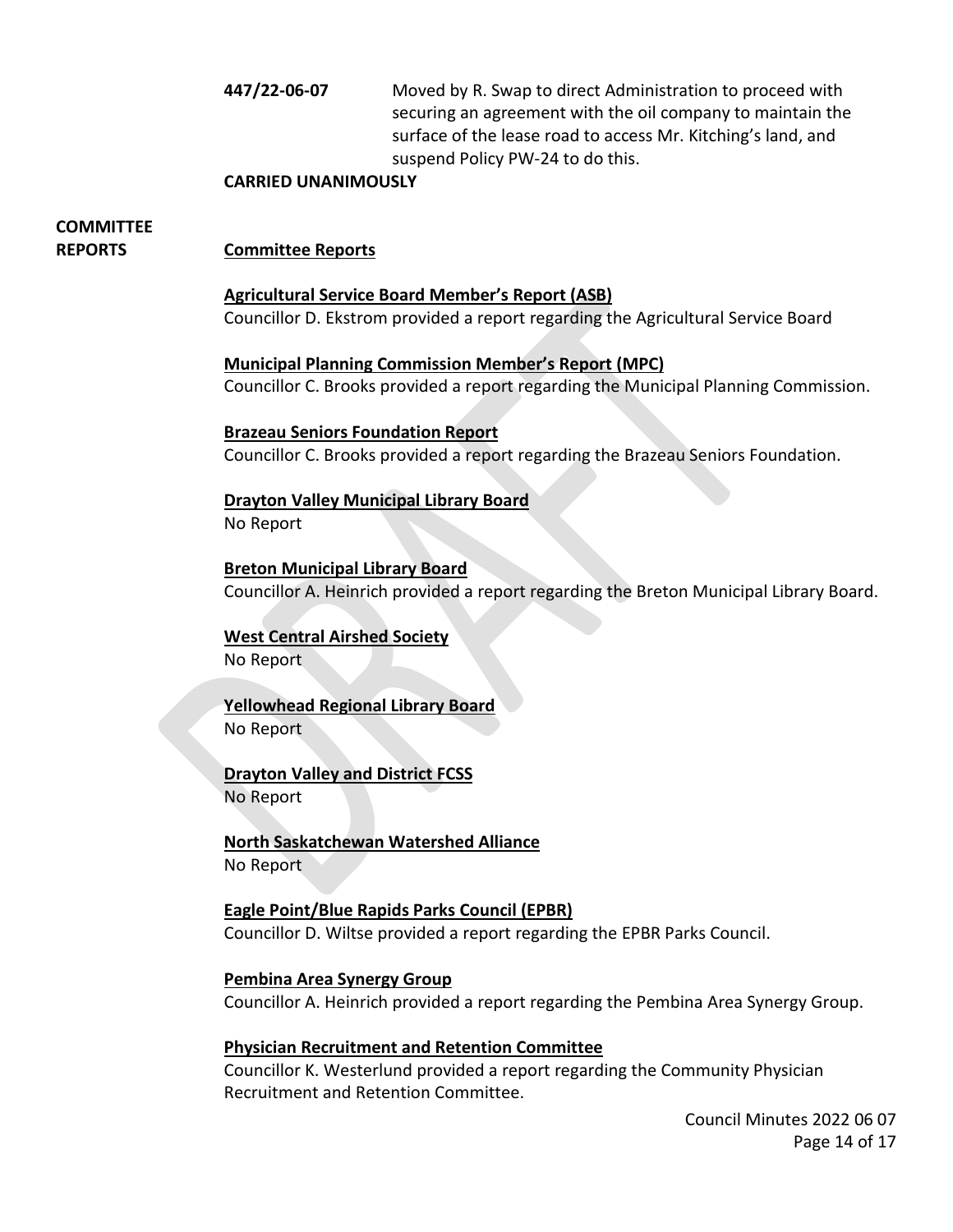A. Heinrich left the meeting at 3:40 p.m.

### **Health Action Subcommittee**

Councillor K. Westerlund provided a report regarding the Health Action Subcommittee.

### **Eleanor Pickup Arts Centre (EPAC)**

No Report

**Breton and District Family Community Support Services (FCSS)** No Report

**Alternative Land Use Service Partnership Advisory Committee (ALUS PAC)** Reeve B. Guyon provided a report regarding the ALUS committee.

## **Recreation Board**

No Report

### **Warburg Seed Cleaning Plant Board**

No Report

**Police and Crisis Team** No Report

### **DV and District Community Learning Association Board (DVDCLAB)**

Councillor K. Westerlund provided a report regarding the DVDCLAB.

A. Heinrich returned to the meeting at 3:42 p.m.

**448/22-06-07** Moved by A. Heinrich to receive the Councillor Reports for information.

**CARRIED UNANIMOUSLY** 

### **MEETING**

**DATES Meeting Dates**

### **RhPAP Conference Oct. 4-6, 2022, Drayton Valley**

**449/22-06-07** Moved by K. Westerlund to authorize all of Council to attend the RhPAP Conference October 4-6, 2022.

**CARRIED UNANIMOUSLY**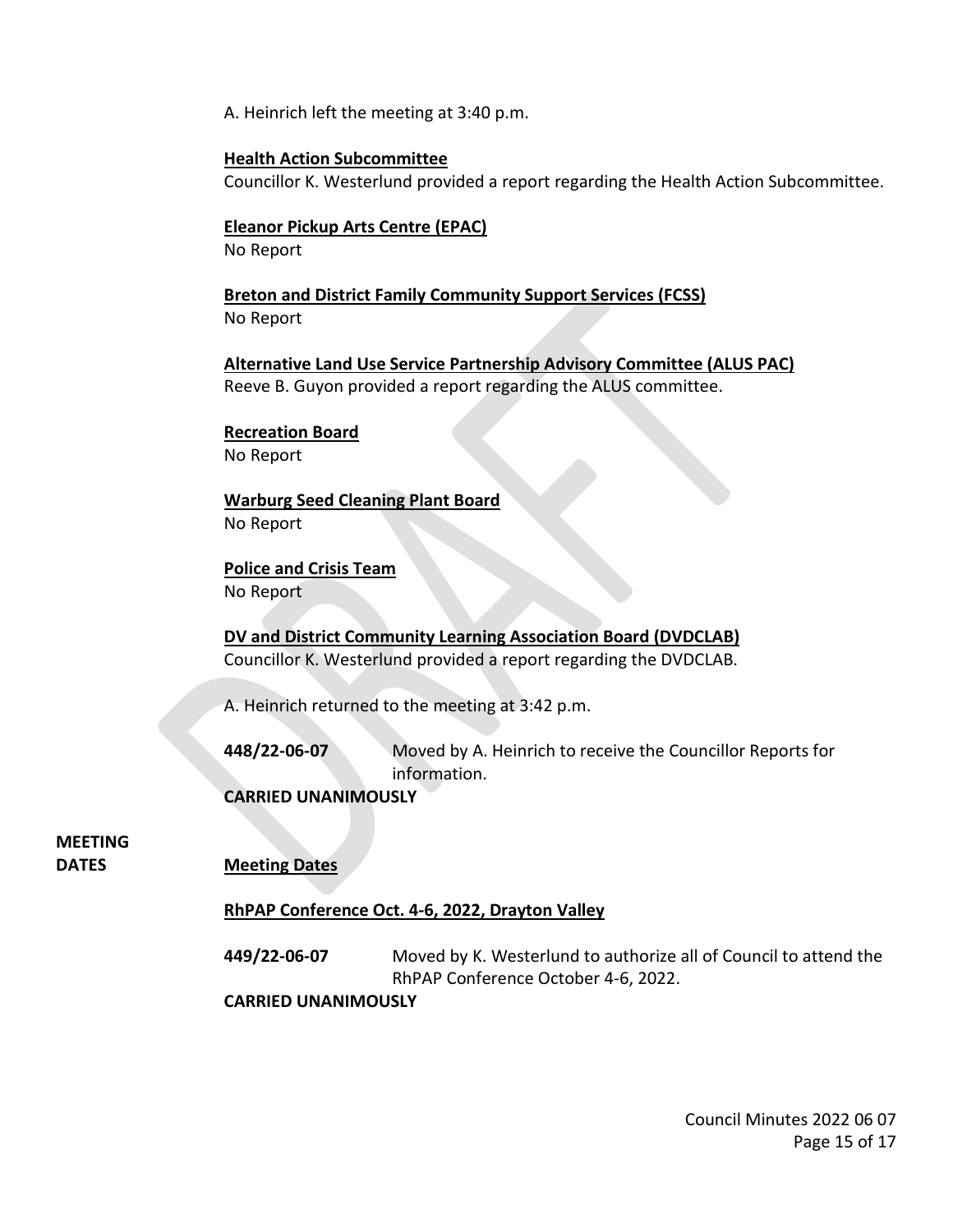### **July 1, 2022 Canada Day Parade, Drayton Valley**

**450/22-06-07** Moved by D. Ekstrom to authorize the Reeve or designate to attend the Drayton Valley Canada Day parade and provide greetings.

### **CARRIED UNANIMOUSLY**

### **July 1, 2022 Canada Day Parade, Breton**

**451/22-06-07** Moved by K. Westerlund to authorize Reeve or designate to attend the Breton Canada Day parade.

### **CARRIED UNANIMOUSLY Anthony**

### **iCAO Performance Review MGA Section 205.1**

**452/22-06-07** Moved by A. Heinrich to set the June 20, 2022 afternoon as well as June 21, 2022 to start the CAO performance review. **CARRIED UNANIMOUSLY** 

### Reeve B. Guyon called for a break at 3:50 p.m. and the meeting resumed at 3:58 p.m.

## **CLOSED**

**SESSION Closed Session**

**453/22-06-07** Moved by K. Westerlund that the regular Council Meeting of June 7, 2022 proceed into 'closed session' at 3:58 p.m. for the purpose of discussing:

- a) Code of Conduct *FOIP Section 19*
- b) Arbitration Update *FOIP Section 21*
- d) Legal matter *FOIP Section 29*

### **CARRIED UNANIMOUSLY**

K. Westerlund left the meeting at 4:49 p.m. and joined by telephone and 4:49 p.m.

**454/22-06-07** Moved by D. Ekstrom that the regular Council Meeting of June 7, 2022 come out of 'closed session' at 5:47 p.m.

### **CARRIED UNANIMOUSLY**

Reeve B. Guyon called for a break at 5:47 p.m. to allow the public ample time to return and the meeting resumed at 5:58 p.m.

**455/22-06-07** Moved by C. Brooks to receive the Code of Conduct discussion as information.

**CARRIED UNANIMOUSLY**